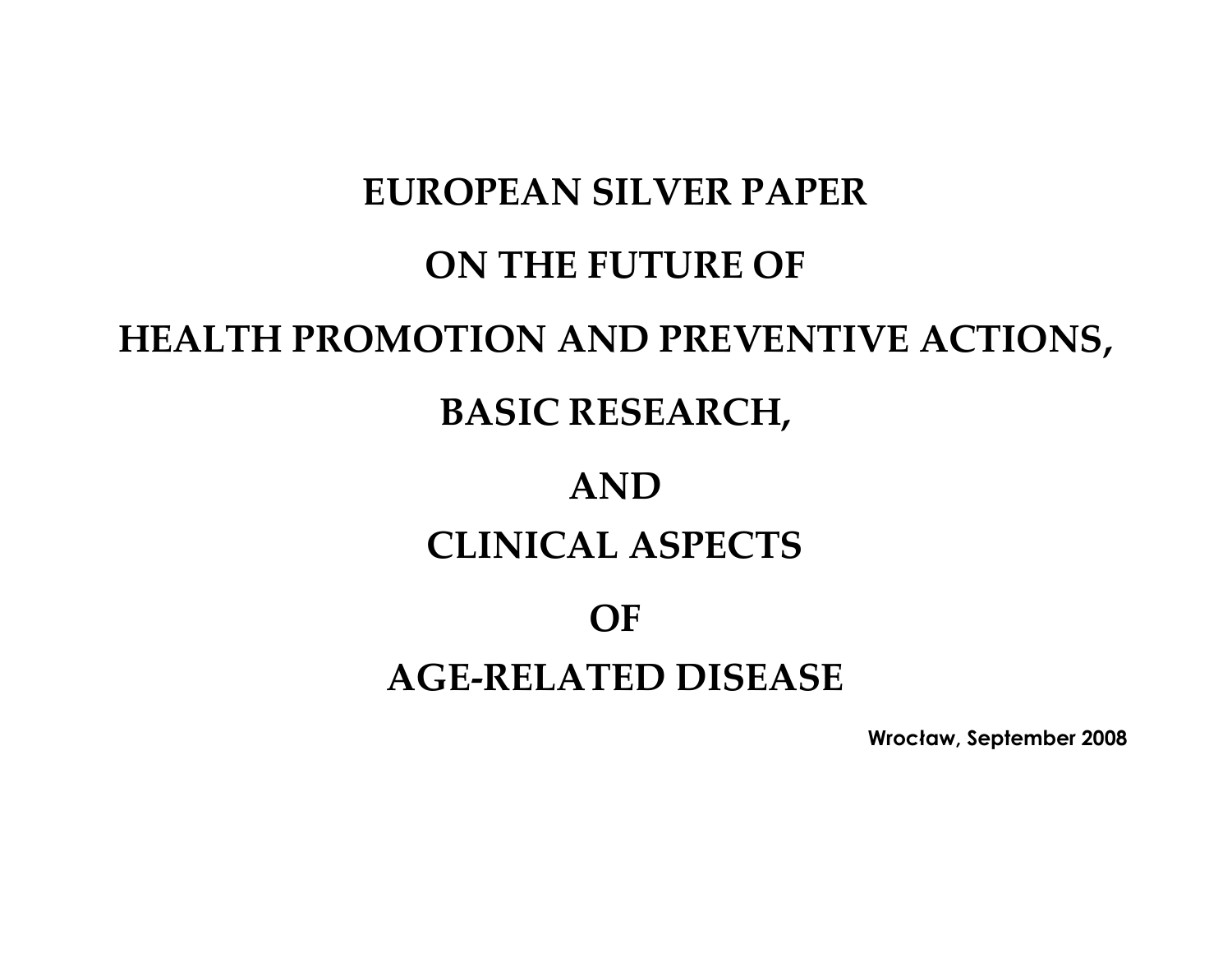#### **Introduction**

Ageing of populations is one of the highest achievements of humankind, and Europe is leading this successful story. However, ageing and age-related disease is also a mounting challenge for individuals, for health care systems and for biological, psychosocial, epidemiological, medical and public health sciences. Many scientists from every single area of knowledge and science are actively working to better understand ageing and tackle the challenges that it brings to XXIst century individuals.

These challenges cannot be confronted from a single point of view. A coordinated, active, united front of many disciplines is needed to face them, and a strategy that, starting from basic research, reaches every single aspect of ageing is needed. This means that translational research is a fundamental requirement, and that advances coming from research should flow rapidly, through the education of professionals, to the promotion of healthy lifestyles, and to health and social care meeting the needs of older persons. Evidence-based lifespan strategies for successful ageing must be adopted, with appropriate adaptation for older people to cater for the heterogeneity and complexity of later life.

A better understanding of molecular mechanisms of ageing, embedded in a translational matrix of gerontology\* and geriatric medicine, is an absolute requirement for the design of new clinical procedures for improved prevention and management of ageassociated dysfunctions and diseases. Moreover, placing greater stress and increasing research on public health issues (including health promotion and protection, prevention of disease, disability and frailty, improving quality of life, quality of care, health care organisation and health economy aspects) will result in better application of results from basic and clinical research into everyday practice (i.e. from efficacy to effectiveness). Connecting public health research with research in other sciences may result in translating knowledge to health policy and strategic plans concerning older persons and their family caregivers.

<sup>\*</sup> Gerontology, the science of ageing, is classically divided into four sub-disciplines: i) social sciences of ageing, ii) psychology of ageing, iii) biology of ageing, and iv) clinical gerontology (within which are positioned the disciplines of geriatric medicine, old age psychiatry, gerontological nursing, among others). It deals with the globality of normal ageing in the first instance.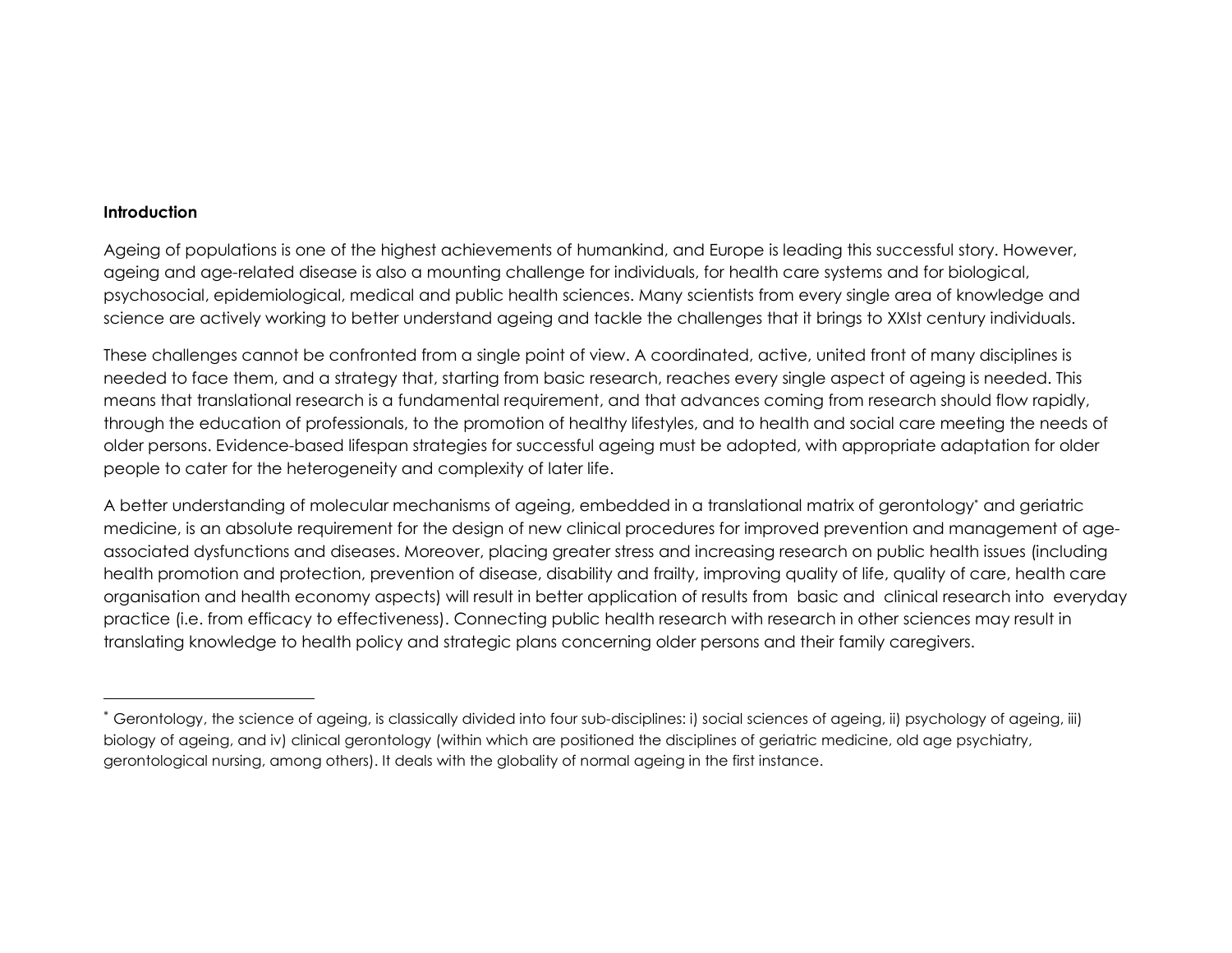Major advances in basic ageing research have been made possible by recent breakthroughs showing that the mechanisms underlying ageing are conserved in evolution so that the biology of ageing can now be studied by looking at the causal mechanisms at work in ageing, integrating approaches from senescent cells in vitro to model systems and human studies. We now have the tools and resources, in the form of tractable experimental systems ranging from the sub-cellular, through animal models (such as nematodes, insects or rodents) to humans, in order to investigate the molecular mechanisms that cause ageing. The identification of the basic mechanisms determining ageing will enable the generation of novel prognostic markers and therapeutic means to promote healthy ageing and prevent age-associated disease.

Clinical and public health research has also offered new insights about prevention and care of age related-disease. Much is known about the prevention and treatment of many acute and chronic diseases that result in disability and impaired quality of life. However, many European citizens are not receiving up-to-date care and rehabilitation of these diseases, and are suffering an avoidable burden of suffering and disability. Older people are not obtaining benefits from many advances in clinical gerontology and in disease prevention. Public health policies addressing the specific needs of older persons, and changes in the way that medical advances are delivered to this population are needed, in order to obtain more efficient, financially sustainable systems of health and social care. Moreover, research is needed to better define the role of many relevant social and economical aspects of ageing and disease.

In our modern society, older people are frequently subject to ageism, suffering discrimination relating to the scale and scope of services they receive in comparison to younger people. Even the terminology used towards older people is often inappropriate, and we concur with the proposal of the Human Rights Commission of the United Nations in 1999 to adapt our vocabulary, by not using the word "elderly", and using instead the term "older people", a more respectful approach. This change has to be adapted to every language.

The following is a brief overview, in tabular format, of the current European situation in basic biological research on ageing, in health promotion and preventive action, and in clinical care for older people, and the recommendations for future actions.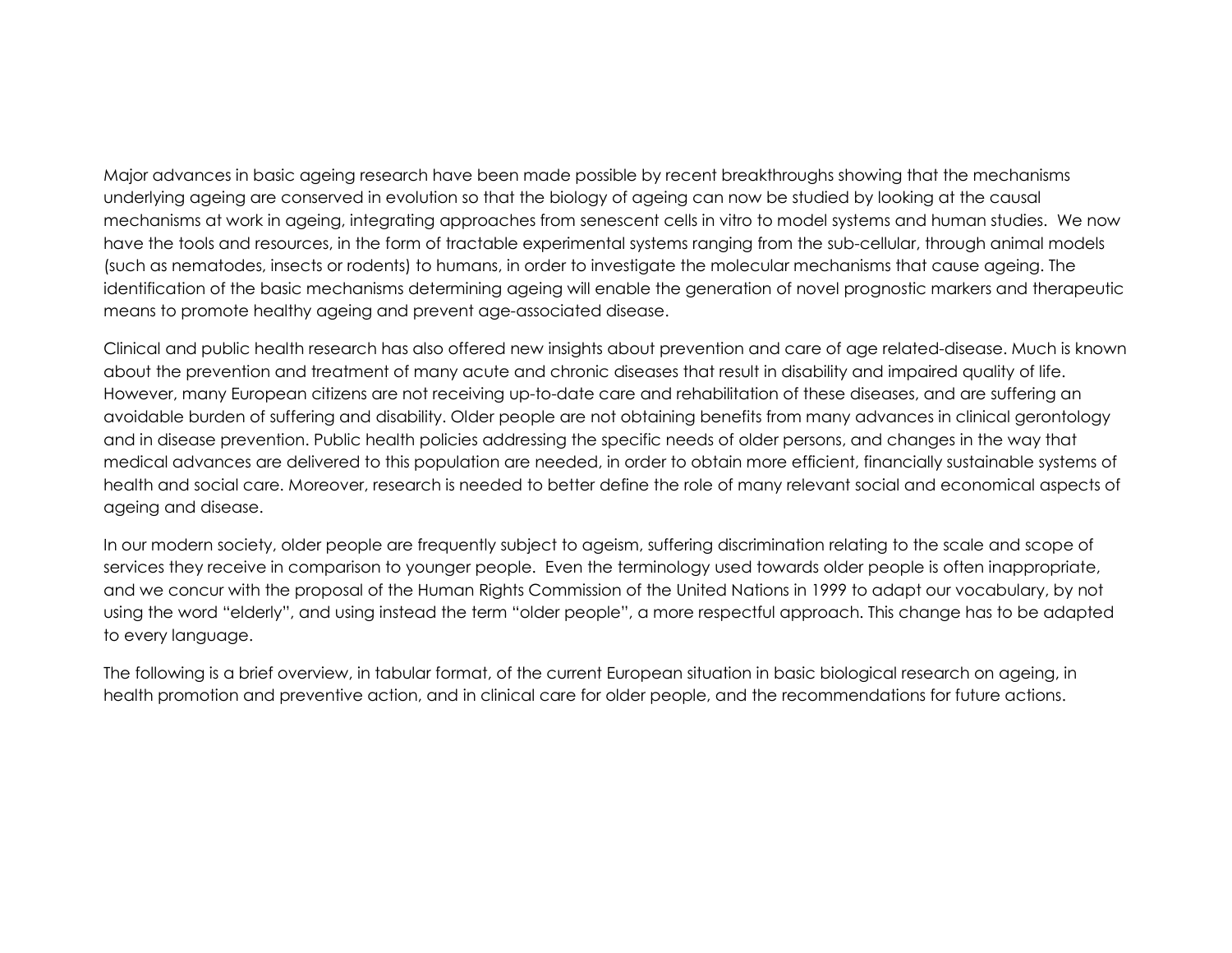| <b>BASIC RESEARCH</b>                                                                                                                                                                                                                                                                                                                                                                                                                                                                                |                                                                                                                                                                                                                                                                                                                                                                                                                                                                                                                                                                                                                                                                                           |
|------------------------------------------------------------------------------------------------------------------------------------------------------------------------------------------------------------------------------------------------------------------------------------------------------------------------------------------------------------------------------------------------------------------------------------------------------------------------------------------------------|-------------------------------------------------------------------------------------------------------------------------------------------------------------------------------------------------------------------------------------------------------------------------------------------------------------------------------------------------------------------------------------------------------------------------------------------------------------------------------------------------------------------------------------------------------------------------------------------------------------------------------------------------------------------------------------------|
| <b>WE KNOW</b>                                                                                                                                                                                                                                                                                                                                                                                                                                                                                       | <b>WE RECOMMEND</b>                                                                                                                                                                                                                                                                                                                                                                                                                                                                                                                                                                                                                                                                       |
| A fundamental but poorly understood aspect of ageing is the<br>asynchronous deterioration of organs and tissues within an<br>individual. How the intrinsic rate of ageing within the different<br>tissues is determined, how the whole body copes with this<br>asynchronous deterioration, and how the later diverges in old<br>individuals, remains elusive.                                                                                                                                        | A multidisciplinary and integrated approach is recommended,<br>in organisms ranging from simple models to humans, aiming to<br>address the question of how ageing is modulated at system<br>level. The fact that the rate of ageing differs considerably<br>between tissues is of high clinical relevance. Understanding the<br>basic molecular mechanisms responsible for asynchronous<br>ageing and the natural mechanisms that might counteract<br>these deteriorations will provide the basis for novel diagnostic,<br>preventive and therapeutic strategies. This programme could<br>be supported through an INTEGRATIVE PROJECT: "Call text -<br>LSH: Asynchrony in tissue ageing". |
| Intrinsic as well as external (nutrition and environment) factors<br>regulate the progression and conditions of ageing and age-<br>related disease by modulating gene expression at epigenetic<br>and posttranscriptional level. In the post-genomic era, it is<br>becoming increasingly clear that epigenetic factors are critical<br>determinants of ageing in diverse organisms ranging from yeast<br>to humans. Epigenetic modulation of ageing has not been<br>systematically addressed so far. | Epigenetic contributions to ageing and age-related<br>dysfunctions and diseases should be studied in a<br>comprehensive way. This should be done in an integrated,<br>multidisciplinary approach, using experimental systems ranging<br>from simple animal models to humans, in order to address the<br>question of how ageing is modulated by epigenetic<br>mechanisms. Experimental models should be developed in a<br>way allowing the translation of basic research into health care<br>at different levels, including preventative care, diagnosis and                                                                                                                               |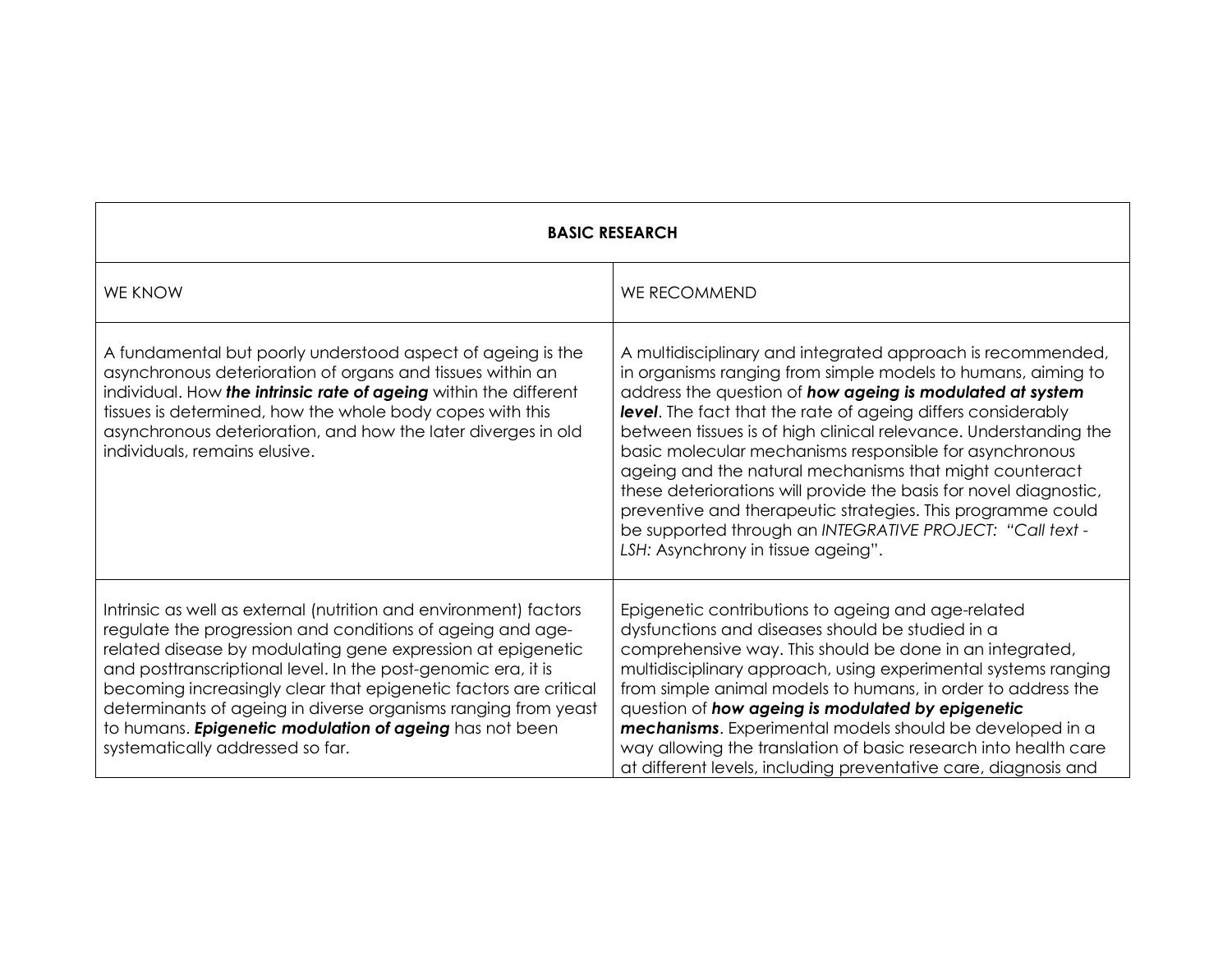| therapeutics. This knowledge would add significantly to the |
|-------------------------------------------------------------|
| competitiveness of European ageing research. This programme |
| could be supported through an INTEGRATIVE PROJECT: "Call    |
| text - LSH: Epigenetic modulation of ageing processes".     |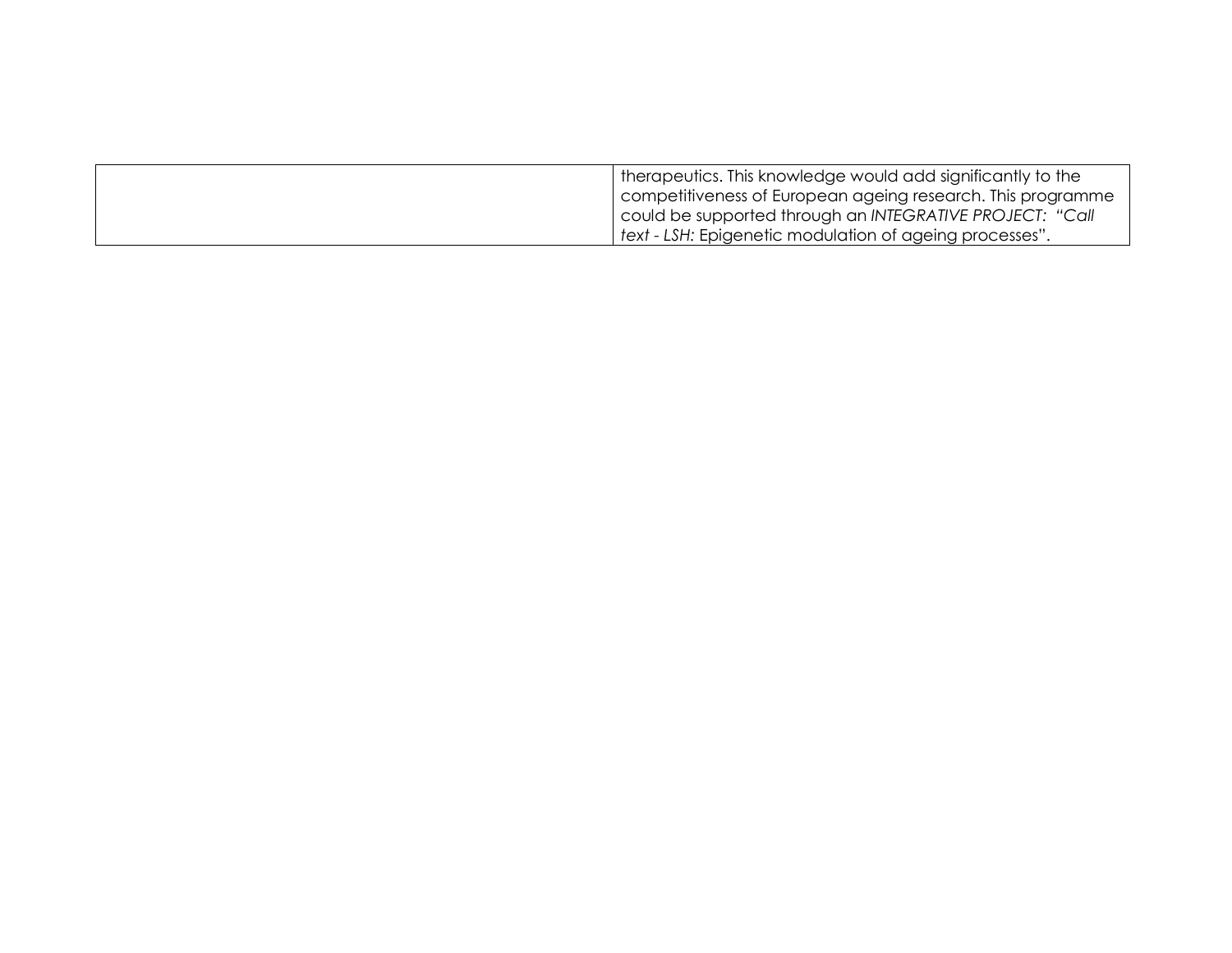| <b>HEALTH PROMOTION AND PREVENTIVE ACTION</b>                         |                                                                |
|-----------------------------------------------------------------------|----------------------------------------------------------------|
| <b>WE KNOW</b>                                                        | <b>WE RECOMMEND</b>                                            |
| The <b>altered demography</b> of the world requires the incorporation | Training of public health professionals and academics should   |
| of the principles of gerontology and geriatric medicine into          | routinely incorporate clinical gerontology as a core component |
| those of public health.                                               | of undergraduate and postgraduate curricula.                   |
| <b>Compliance (adherence)</b> is a major factor limiting the          | Public health strategies to promote health and quality of life |
| effectiveness of health promotion and preventive interventions.       | should be based on a life course approach. They should also    |
| Older people may not respond well to interventions when they          | take into account older people's views as well as new          |
| do not match with their beliefs, attitudes, preferences,              | information from longitudinal studies on ageing, rather than   |
| expectations, and aspirations.                                        | being paternalistic.                                           |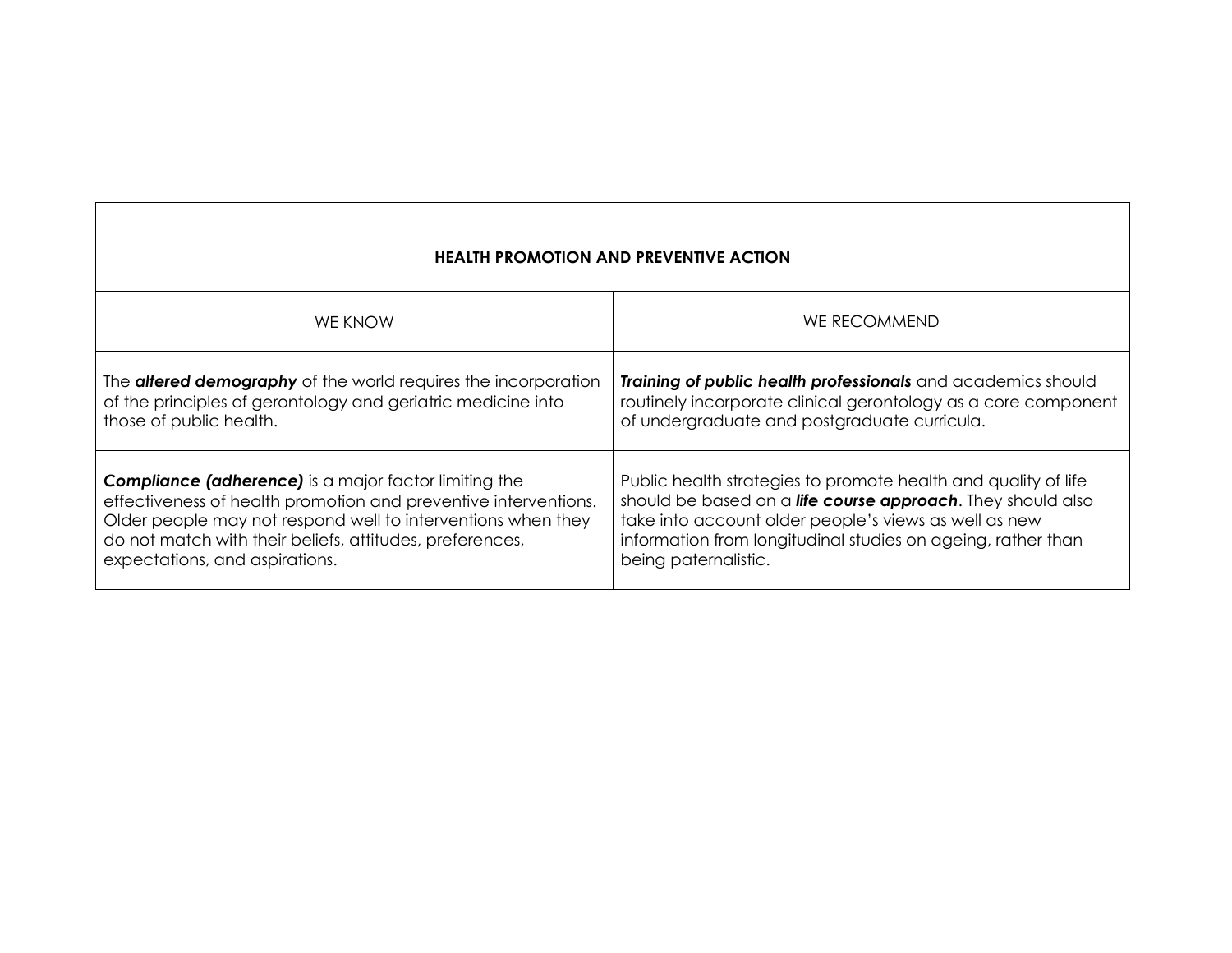| <b>Strategies of successful ageing</b> consist of having the opportunity<br>to make and making healthy lifestyle choices, implementing<br>various self-management techniques, being offered and taking<br>advantage of immunisation, injury prevention, early detection<br>interventions and correct treatment of disease. Maintaining<br>social network and activities is also critical to adapt successfully<br>to aging health challenges. | Selection of the appropriate evidence based screening tests for<br>older people is of great importance in order to reduce disability,<br>morbidity and mortality, and avoid unnecessary, expensive and<br>potentially harmful diagnostic and treatment procedures.<br>Adaptations of vaccine recommendations for older adults, and<br>different subgroups such as those living in the community and<br>the institutionalized oldest old are needed. The main aim should<br>be to promote preventive aspects in primary and secondary<br>care, as well as in geriatric medicine, relating to both life<br>threatening-diseases, and diseases that adversely impact the<br>patient's independence and quality of life. Efforts should be<br>made to guarantee a lifelong approach to adequate<br>vaccinations to improve immunological response to infectious<br>diseases. |
|-----------------------------------------------------------------------------------------------------------------------------------------------------------------------------------------------------------------------------------------------------------------------------------------------------------------------------------------------------------------------------------------------------------------------------------------------|--------------------------------------------------------------------------------------------------------------------------------------------------------------------------------------------------------------------------------------------------------------------------------------------------------------------------------------------------------------------------------------------------------------------------------------------------------------------------------------------------------------------------------------------------------------------------------------------------------------------------------------------------------------------------------------------------------------------------------------------------------------------------------------------------------------------------------------------------------------------------|
| Appropriate nutrition and nutritional care are key indicators for<br>quality of life, disease prevention and sustainable health.<br>Nutritional care is not just a cost item but part of the health care<br>solution.                                                                                                                                                                                                                         | Older persons should be encouraged to maintain good<br>nutritional habits. They should be screened for nutritional status<br>and should be proposed adequate nutritional interventions. All<br>health and allied care professionals should be trained in<br>nutritional care. European countries should consider developing<br>national nutritional care plans.                                                                                                                                                                                                                                                                                                                                                                                                                                                                                                          |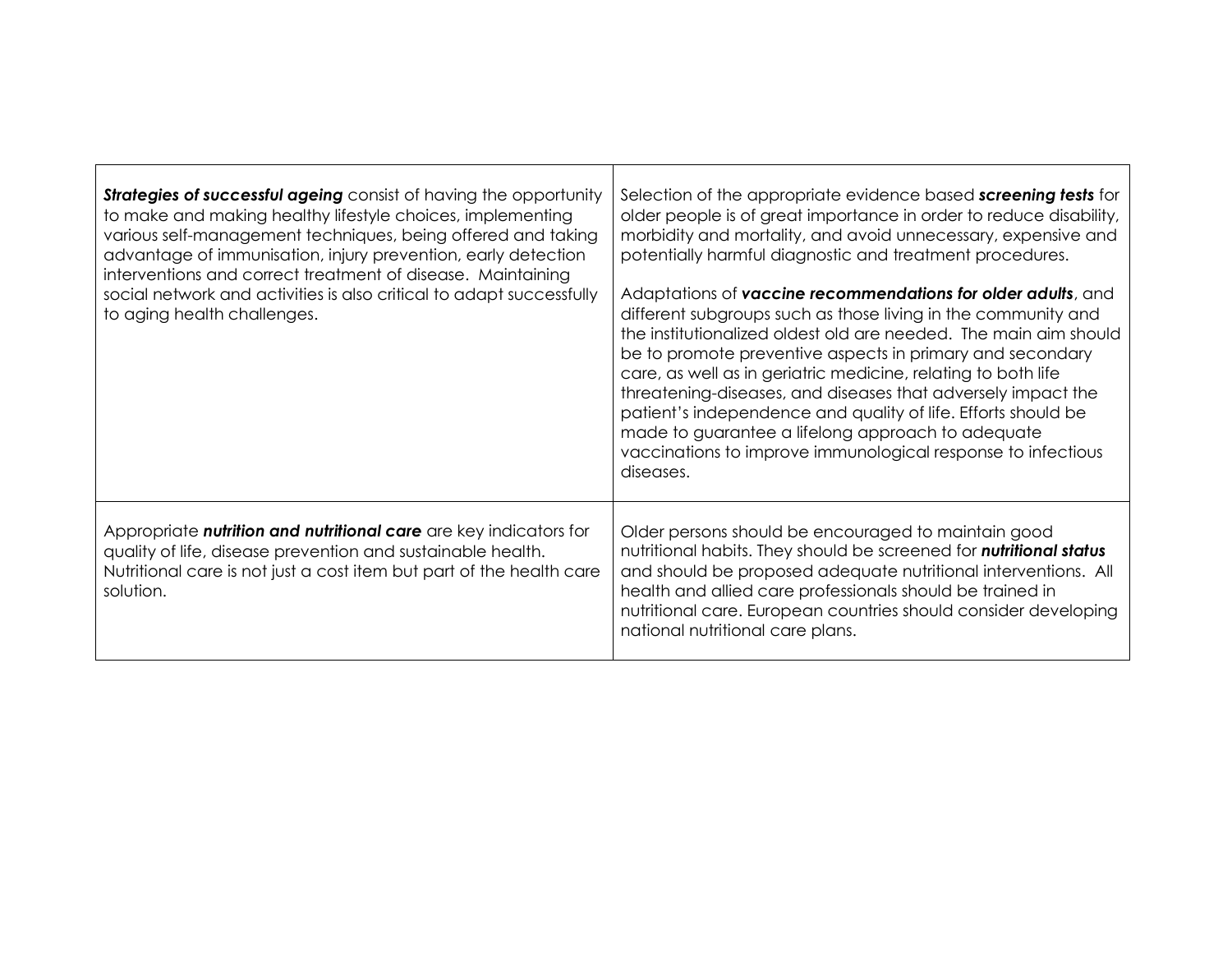| <b>Physical activity</b> is one of the most important factors alleviating<br>the age-related decline of biological potential and enabling<br>'successful ageing'. Maintaining independence, reducing<br>morbidity and increasing quality of life are important beneficial<br>effects of physical activity in older people.<br><b>Falls</b> are more common in older people with poor balance;<br>decreased strength and mobility are important risk factors. Falls<br>are not an inevitable consequence of ageing: there is good<br>evidence that progressive balance and strength interventions<br>reduce risk of falls amongst older people. | On a population/public health basis, encouraging physical<br>activity and the provision of a range of exercise opportunities as<br>part of a wider campaign on prevention of falls and<br>maintenance of independence should be popularised. Exercise<br>recommendations should also be implemented as a secondary<br>preventive measure in the recommendations of disease<br>management. The use of published evidence-based<br>recommendations for engagement of older people in<br>preventive health care and the training of a wide range of<br>health, social care, and leisure professionals in order to meet the<br>full range of needs, abilities and preferences of older people is<br>important.                                        |
|------------------------------------------------------------------------------------------------------------------------------------------------------------------------------------------------------------------------------------------------------------------------------------------------------------------------------------------------------------------------------------------------------------------------------------------------------------------------------------------------------------------------------------------------------------------------------------------------------------------------------------------------|---------------------------------------------------------------------------------------------------------------------------------------------------------------------------------------------------------------------------------------------------------------------------------------------------------------------------------------------------------------------------------------------------------------------------------------------------------------------------------------------------------------------------------------------------------------------------------------------------------------------------------------------------------------------------------------------------------------------------------------------------|
| Injuries are an important cause of morbidity, disability and<br>mortality among older people, impacting the quality of life and<br>representing an increasingly large proportion of the health<br>expenditure. Despite the fact that almost half of the injuries are<br>now foreseeable and preventable; efforts to reduce the injury<br>toll in this age group have so far been limited, inconsistent, and<br>dispersed across different settings.                                                                                                                                                                                            | Strengthening capacity building in the training of professionals<br>working with older people; networking of researchers,<br>practitioners and policy makers across Europe; and<br>implementation of preventive programmes can significantly<br>contribute to the reduction and prevention of both intentional<br>(like suicide, abuse, violence) and unintentional (like falls, traffic<br>accidents, poisoning, and burns) injuries among community-<br>dwelling and institutionalised older persons. These targets can<br>be achieved through coordinated actions at European,<br>national or local level, by providing state-of-the-art information<br>on evidence-based practices for injury prevention that have<br>proven to be effective. |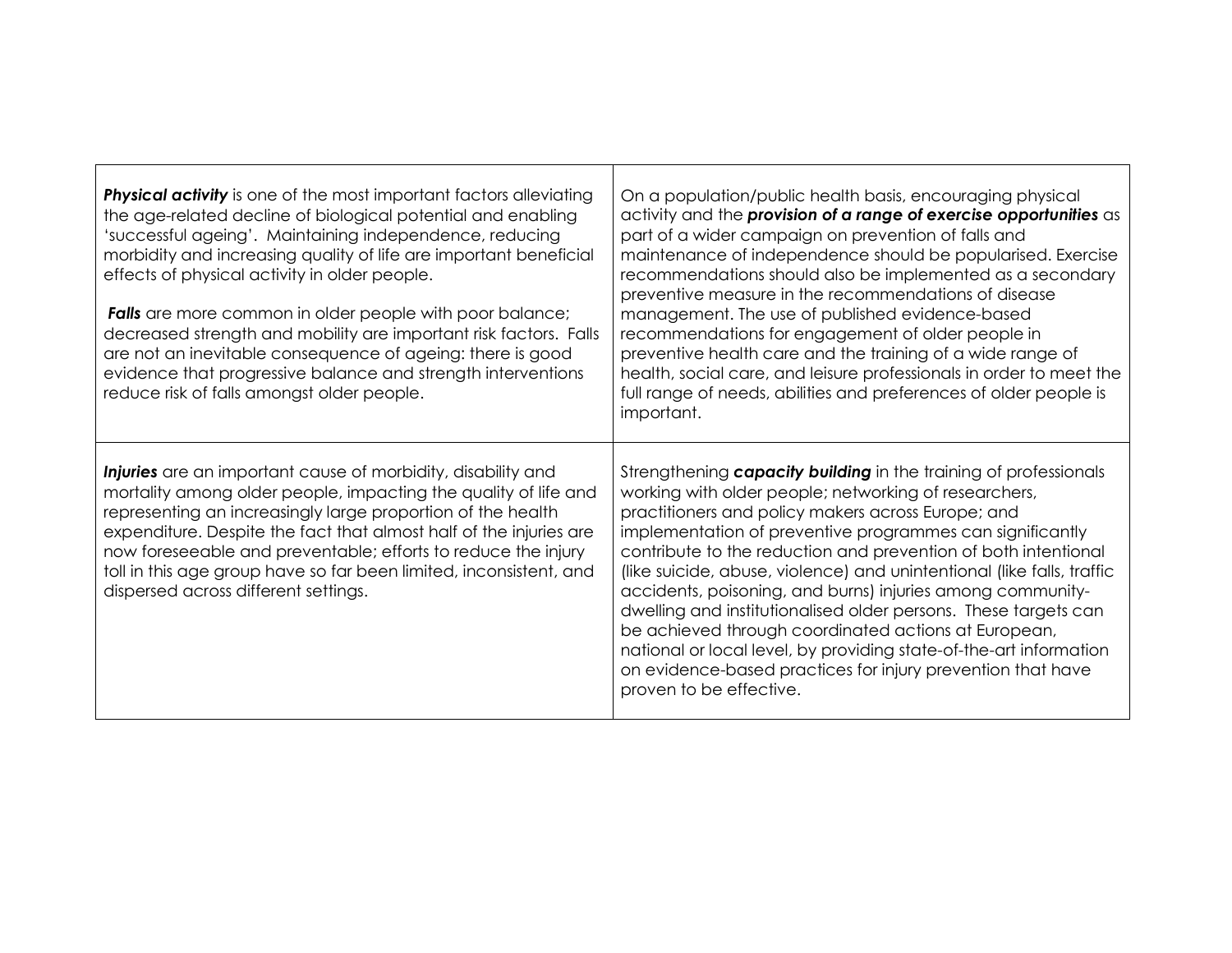| Mental stimulation using cognitively challenging activities is a<br>means to facilitate neural plasticity, which can increase<br>cognitive reserve and result in maintained or improved<br>cognitive functioning.                                                                                                                 | On a population, public health basis, the use of memory<br>training, mental stimulation and mental compensation<br>strategies, and the training of a wide range of health<br>professionals in order to promote cognitive stimulation<br>activities in older people should be encouraged.                                                                                                                                                                                                                                                                                                          |
|-----------------------------------------------------------------------------------------------------------------------------------------------------------------------------------------------------------------------------------------------------------------------------------------------------------------------------------|---------------------------------------------------------------------------------------------------------------------------------------------------------------------------------------------------------------------------------------------------------------------------------------------------------------------------------------------------------------------------------------------------------------------------------------------------------------------------------------------------------------------------------------------------------------------------------------------------|
| <b>Social activity</b> and social inclusion of older people is a complex<br>and still under-appreciated issue with regard to successful<br>ageing. Social activities include professional work, recreation,<br>voluntary activity, family life, as well as a sense of duty towards<br>disabled older persons or small children.   | Facilitating and enhancing social activity in older people is<br>important for society, not only in the sphere of labour market,<br>but also in other social (voluntary) initiatives, and as a<br>preventive measure against social exclusion. The enormous<br>reserve of human capital offered by older people's activity<br>should be recognised by policy makers and adequately<br>supported. To improve the quality of retirement in future<br>generations, teaching of initiatives that promote social activity<br>and engagement should start at school, from a life course<br>perspective. |
| Informal care giving has an important role in health promotion,<br>prevention, and care of frail, disabled, older individuals. In the<br>future, demographic aging in most European countries may<br>also result in a substantial reduction of the number of informal<br>caregivers available to care for disabled older persons. | Measures to improve public and governmental appreciation of<br>the immense unpaid work performed by informal caregivers<br>should be developed (i.e. a European Caregivers' Day).<br>Support, training, and incentives (including financial incentives)<br>should be offered to informal caregivers, based on the needs<br>expressed by themselves through their organisations, and the<br>insights offered by social and clinical gerontology.                                                                                                                                                   |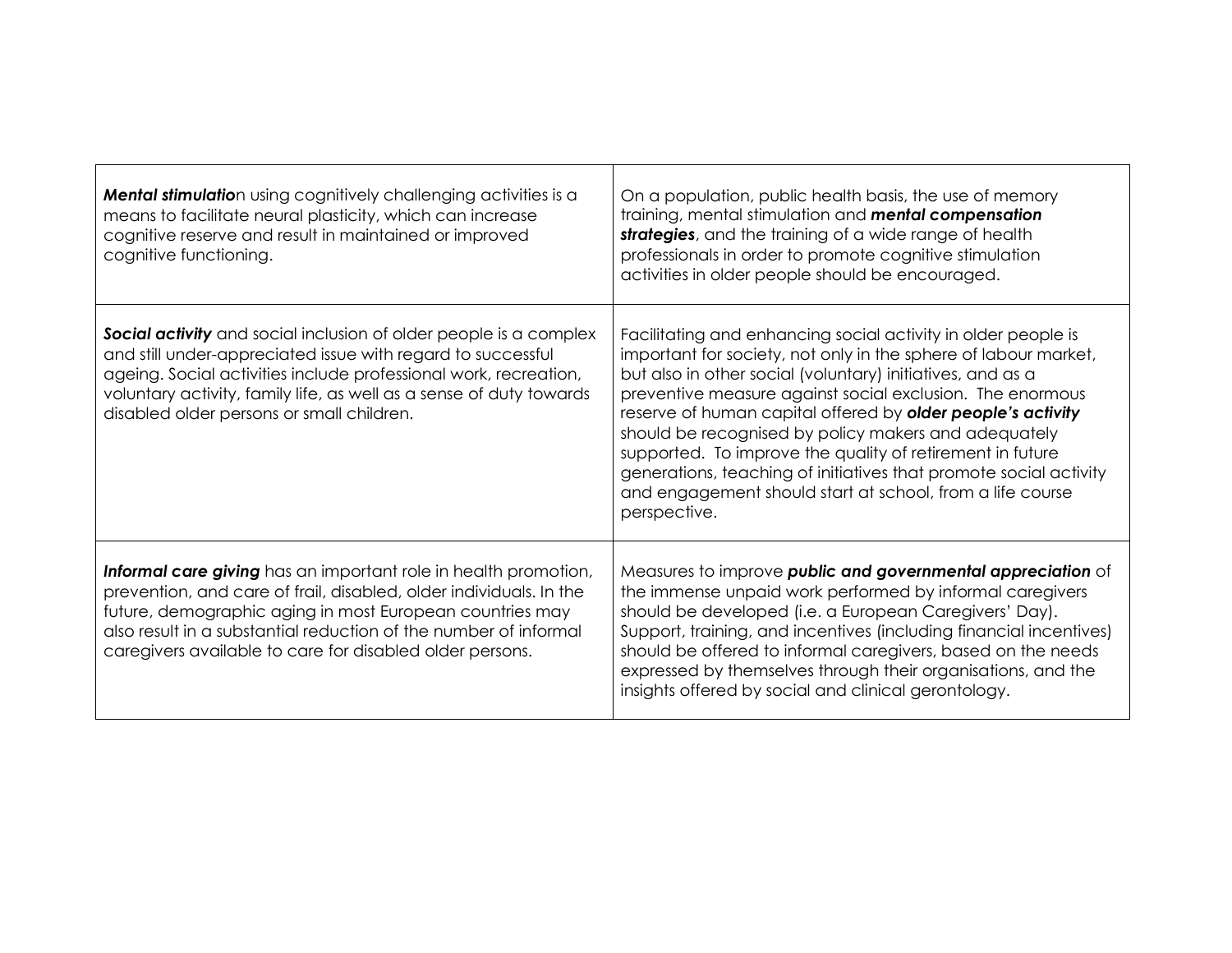| <b>CLINICAL CARE</b>                                                                                                                                                                                                                                                                                                                                                                                                                                                                                                                                                                                                                                                                                                                                                                                                                                                                                                                        |                                                                                                                                                                                                                                                                                                                                                                                                                                                                                                                                                                                                                                                 |
|---------------------------------------------------------------------------------------------------------------------------------------------------------------------------------------------------------------------------------------------------------------------------------------------------------------------------------------------------------------------------------------------------------------------------------------------------------------------------------------------------------------------------------------------------------------------------------------------------------------------------------------------------------------------------------------------------------------------------------------------------------------------------------------------------------------------------------------------------------------------------------------------------------------------------------------------|-------------------------------------------------------------------------------------------------------------------------------------------------------------------------------------------------------------------------------------------------------------------------------------------------------------------------------------------------------------------------------------------------------------------------------------------------------------------------------------------------------------------------------------------------------------------------------------------------------------------------------------------------|
| <b>WE KNOW</b>                                                                                                                                                                                                                                                                                                                                                                                                                                                                                                                                                                                                                                                                                                                                                                                                                                                                                                                              | <b>WE RECOMMEND</b>                                                                                                                                                                                                                                                                                                                                                                                                                                                                                                                                                                                                                             |
| <b>Geriatric medicine</b> is the specialty concerned with health<br>related problems in older people, including acute, chronic and<br>rehabilitation problems, in the community, long-stay and<br>hospital settings. It is of proven efficacy in the health promotion,<br>health gain, health maintenance and palliative care for older<br>people. Geriatric medicine is an independent medical specialty<br>in a majority of European countries, but not in all, although the<br>number of older patients and the complexity of their medical<br>conditions are growing fast. Old age psychiatry is also largely<br>underdeveloped in most European countries, while some<br>mental health diseases have a growing prevalence and impact<br>on the quality of life of older individuals. Specialist<br>gerontological nursing is an enormously important means of<br>ensuring better care of older people within the healthcare<br>system. | European countries should encourage the universal recognition<br>and further <b>development of geriatric medicine</b> as a medical<br>specialty. An appropriate number of specialist physicians in<br>geriatric medicine should be trained, certified and incorporated<br>into national health systems. Old age psychiatry should also be<br>developed.<br>There is clear need for <b>specialist training</b> across all heath and<br>social care professions (including nursing, social work,<br>physiotherapy, occupational therapy, clinical psychology, and<br>public health practitioners) to meet the challenges of successful<br>ageing. |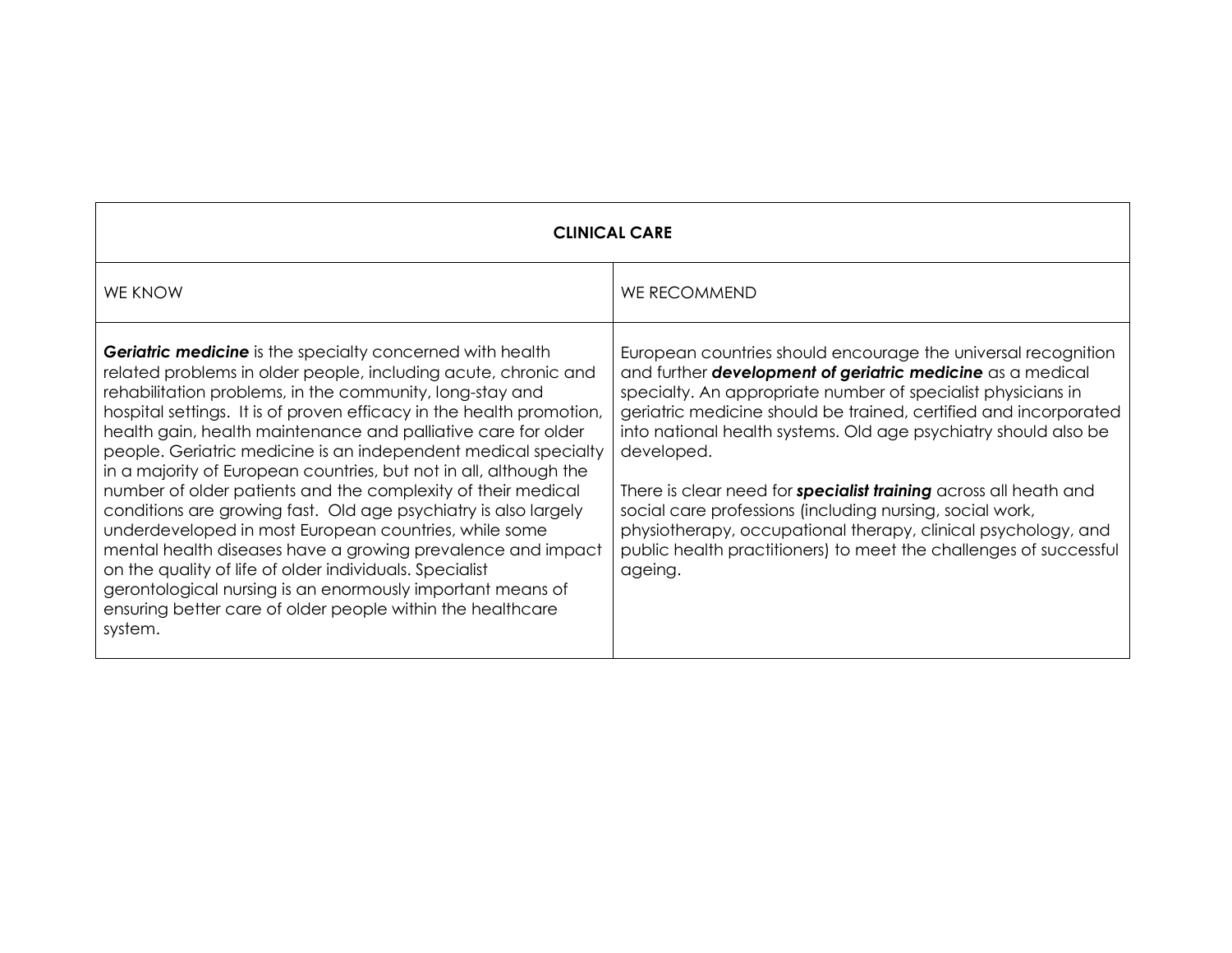| The use of drugs in older people is complex. Age related<br>changes in pharmacokinetics and pharmacodynamics,<br>polypharmacy, multiple comorbid diseases, and drug-drug, as<br>well as drug-diseases interactions all increase the number and<br>severity of adverse drug reactions (ADR). Moreover, non-<br>adherence to treatment may limit the success of any therapy.<br>Many hospital admissions are due to ADR in this population.<br>Discrimination against older people by their exclusion from<br>clinical drug trials limits the body of evidence on which<br>therapeutic decisions can be correctly made. In many cases,<br>evidence-based life-saving therapies are not offered to older<br>individuals. | A Geriatric Medicine Committee should be established within<br>the <b>European Medicines Agency (EMEA)</b> to improve research<br>on every aspect of drug use in older people, to improve<br>appropriateness of drug treatments in complex situations, and<br>to reduce patient risks.                                                                                                                                                                                                                                                                                                                                                             |
|-----------------------------------------------------------------------------------------------------------------------------------------------------------------------------------------------------------------------------------------------------------------------------------------------------------------------------------------------------------------------------------------------------------------------------------------------------------------------------------------------------------------------------------------------------------------------------------------------------------------------------------------------------------------------------------------------------------------------|----------------------------------------------------------------------------------------------------------------------------------------------------------------------------------------------------------------------------------------------------------------------------------------------------------------------------------------------------------------------------------------------------------------------------------------------------------------------------------------------------------------------------------------------------------------------------------------------------------------------------------------------------|
| <b>Multifactorial interventions</b> led by geriatricians (i.e. hospital<br>acute geriatric assessment units, models of integrated care, old<br>age psychiatry, rehabilitation, home care) have been shown to<br>result in <b>better patient outcomes</b> (such as lower disability and<br>mortality, reduced need for long term care, etc) at a similar or<br>lower cost than usual care.                                                                                                                                                                                                                                                                                                                             | Multidimensional comprehensive geriatric assessment should<br>be made available to every older person, and fitted to each<br>individual's profile. A comprehensive management plan should<br>be elaborated, implemented, and periodically reviewed. The<br>objective is not only to restore health, but to restore and<br>maintain the highest possible level of independence and<br>physical and mental autonomy. Interventions that have been<br>clearly shown to improve health outcomes should be offered to<br>affected older people. Outcomes should be adapted to the<br>needs of each individual, who may prefer autonomy to<br>longevity. |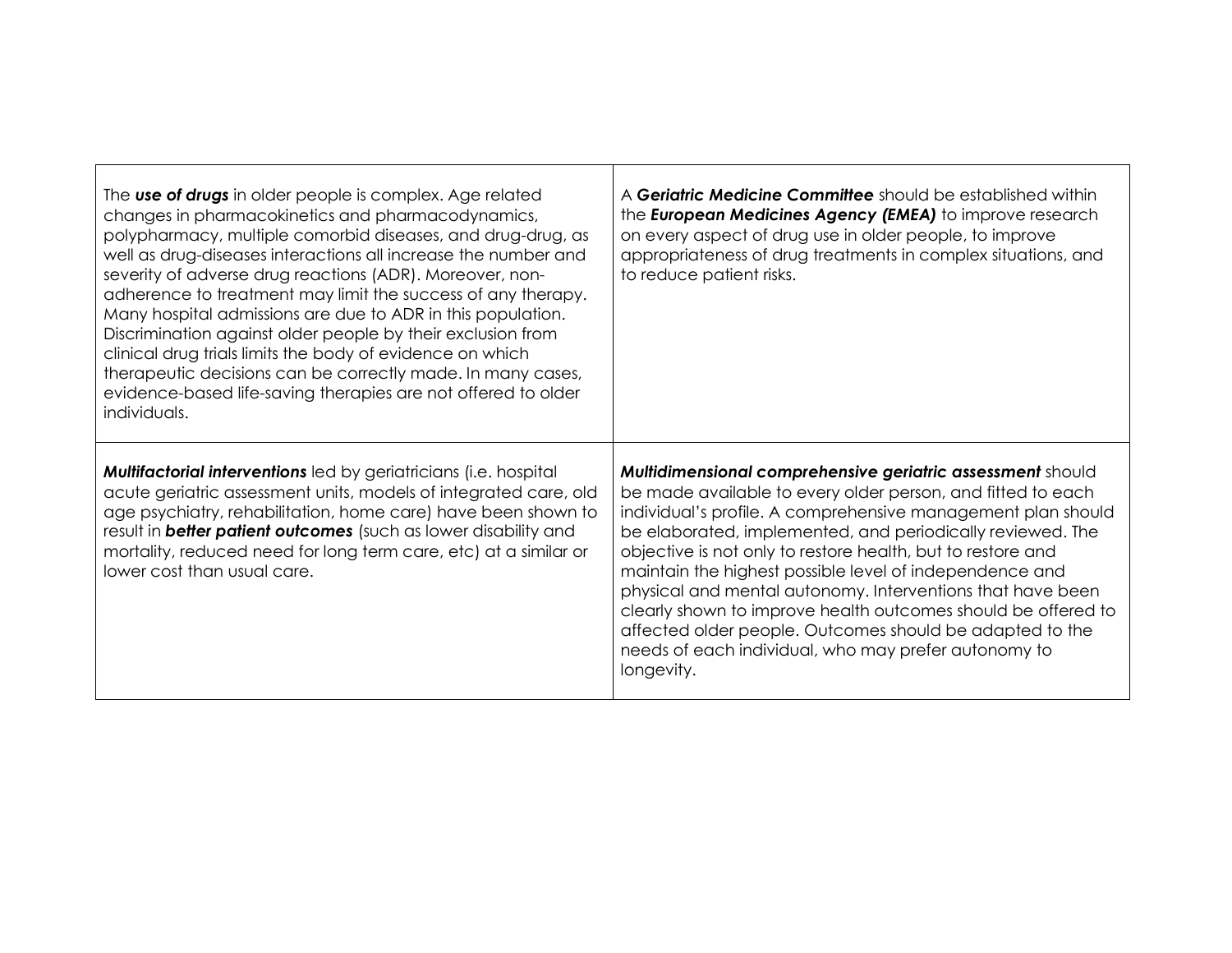| Services for <i>health</i> care for older persons are heterogeneous,<br>and availability of acute care, rehabilitation, long term care,<br>palliative care, old age psychiatry, home care and nursing<br>homes differs greatly not only between European countries, but<br>even within most of them. Often, these services do not<br>incorporate the fundamentals of modern clinical gerontology.<br>This is a breach of the UN Convention of Human Rights, which<br>mandates the right to the highest achievable standard of<br>health care. The right of an older European citizen to receive<br>comprehensive, up-to-date geriatric medical and social care<br>currently depends greatly on his/her place of residence. | In the very near future, older patients admitted to hospitals in<br>the European Union should have access to specialist geriatric<br>care, which will offer coordinated and integrated<br>multidisciplinary care, adapted to the needs of each individual,<br>their families and caregivers. In case of illness, frail and complex<br>older people in Europe should have access to treatment<br>provided by geriatricians and their teams. Technological aids<br>have to be gradually incorporated in all aspects of care of<br>older people.<br>Each European country should develop a full spectrum of high<br>quality services for older people, which includes health care<br>(both in- and out-patient, acute and chronic), home care and<br>care homes, and make them financially sustainable, available<br>and accessible to all those in need. |
|----------------------------------------------------------------------------------------------------------------------------------------------------------------------------------------------------------------------------------------------------------------------------------------------------------------------------------------------------------------------------------------------------------------------------------------------------------------------------------------------------------------------------------------------------------------------------------------------------------------------------------------------------------------------------------------------------------------------------|--------------------------------------------------------------------------------------------------------------------------------------------------------------------------------------------------------------------------------------------------------------------------------------------------------------------------------------------------------------------------------------------------------------------------------------------------------------------------------------------------------------------------------------------------------------------------------------------------------------------------------------------------------------------------------------------------------------------------------------------------------------------------------------------------------------------------------------------------------|
| <b>Care for specific groups</b> of older patients is also extremely<br>heterogeneous between and within European countries.                                                                                                                                                                                                                                                                                                                                                                                                                                                                                                                                                                                                | <b>Palliative and end-of-life care, informed by evidence and the</b><br>principles of clinical gerontology and geriatric medicine should<br>be made available for older individuals who have diseases in<br>their late and final stage, at the moment they need it. Palliative<br>medicine should not be targeted to cancer patients only.<br><b>Old age psychiatry</b> should also be developed to address<br>adequately in the future the large share of mental health<br>problems that affect older persons (dementia, delirium).                                                                                                                                                                                                                                                                                                                   |

 $\mathbf{I}$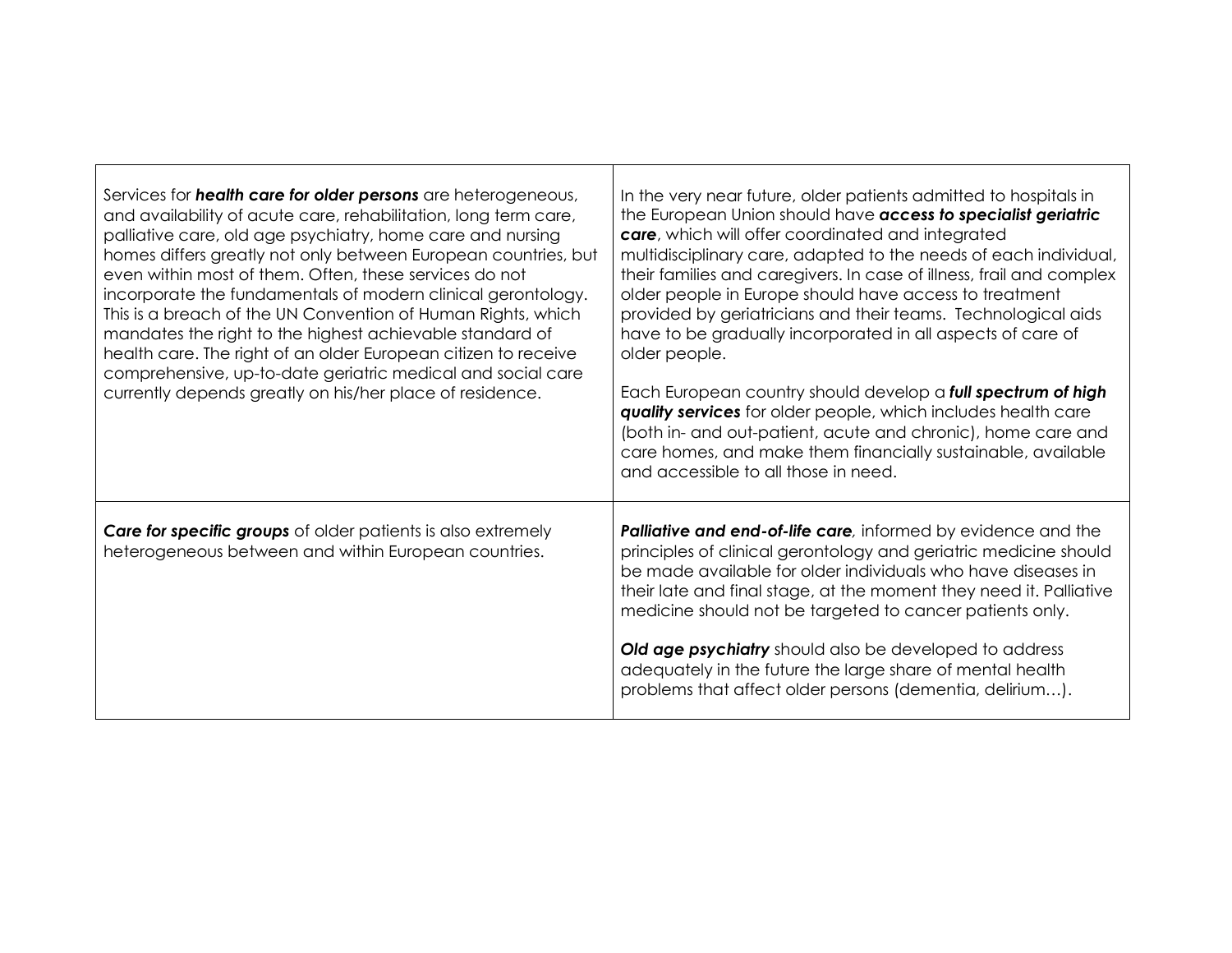| Long-term care for older people is an under-funded and under-<br>resourced area of practice in most European countries. Many<br>individuals do not get a comprehensive assessment to<br>determine their therapeutic and rehabilitation potential,<br>frequently resulting in a failure to recognise the complexity of<br>health and social care needs. A huge amount of care rests on<br>family members who bear costs and responsibility, usually for<br>long periods of time. | Older people should receive a comprehensive assessment to<br>determine the need for long-term care and the possibility of<br>recovering enough function to live in a less complex<br>environment. This needs assessment should lead to appropriate<br>investigation, treatment and support, using a bio-psycho-socio-<br>spiritual model informed by modern clinical gerontology and<br>geriatric medicine principles. Long-term care professionals<br>should be trained in an effective use of validated<br>comprehensive assessment tools and individual care plans for<br>residents. |
|---------------------------------------------------------------------------------------------------------------------------------------------------------------------------------------------------------------------------------------------------------------------------------------------------------------------------------------------------------------------------------------------------------------------------------------------------------------------------------|-----------------------------------------------------------------------------------------------------------------------------------------------------------------------------------------------------------------------------------------------------------------------------------------------------------------------------------------------------------------------------------------------------------------------------------------------------------------------------------------------------------------------------------------------------------------------------------------|
|                                                                                                                                                                                                                                                                                                                                                                                                                                                                                 | A quality of care assurance system should be implemented in<br>long-term care facilities to protect older people against<br>discrimination, marginalisation and malpractice. Informal<br>caregivers should be supported emotionally, socially, financially<br>and with technological innovations, and should have access to<br>support services.                                                                                                                                                                                                                                        |
| A big share of health care of older patients depends on <b>general</b><br><b>practitioners</b> /family physicians, and on monospecialists.<br>However, most of these physicians receive very little, if any<br>teaching on the multiple aspects of care of older people.                                                                                                                                                                                                        | Medical schools should have academic departments of<br>geriatric medicine to provide leadership in undergraduate and<br>postgraduate training and research. Every student of medical,<br>nursing or allied health professions (physio-occupational and<br>other therapies, social work) should receive teaching and be<br>trained in old age medicine and psychiatry, and this should<br>become a mandatory part of academic curriculum and post-<br>graduate training of all health care professionals.                                                                                |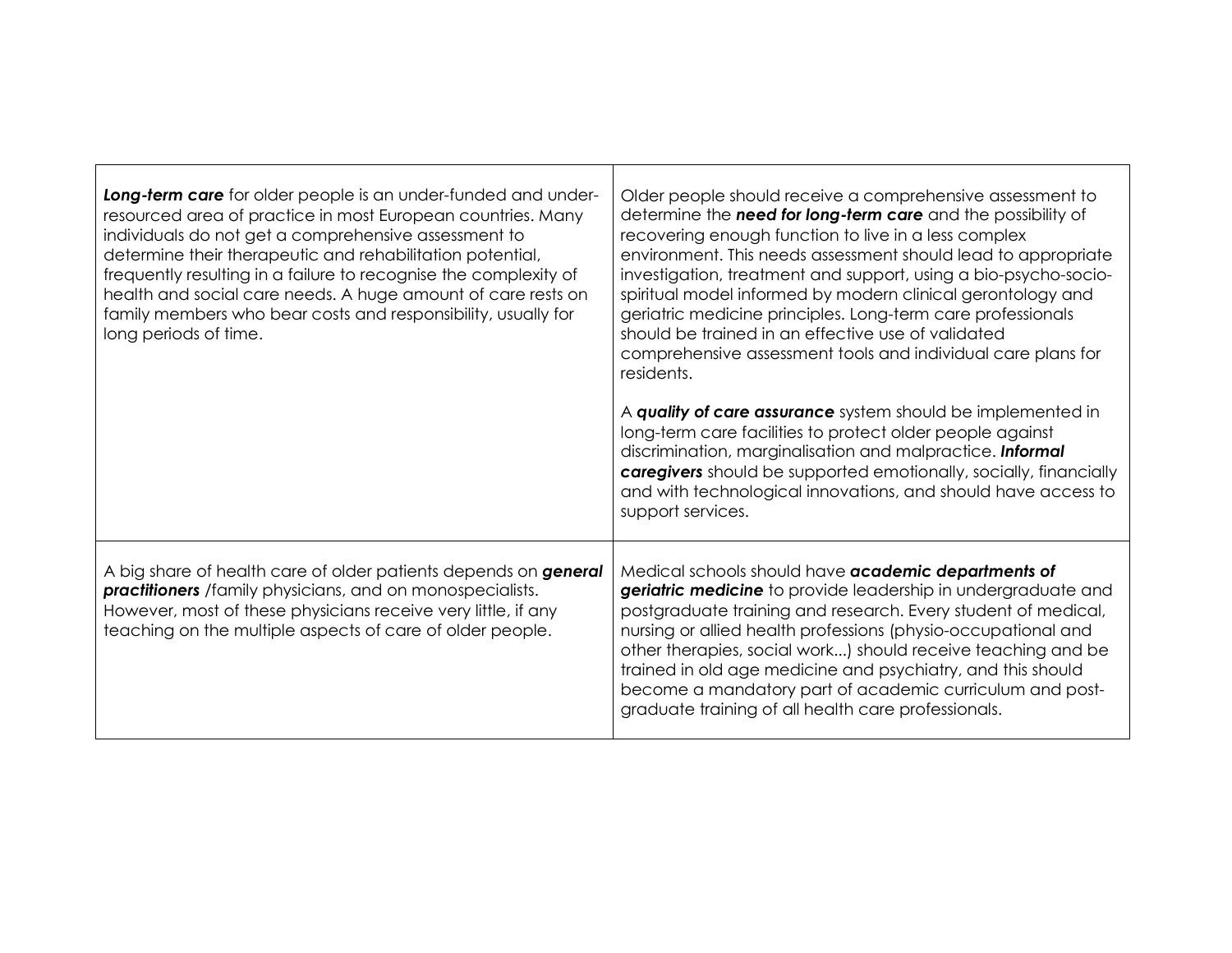| Health services research rarely includes frail older individuals.<br>Research outcomes that are relevant for younger populations<br>(i.e. mortality) may lose importance at advanced age. Health<br>services research is limited, and the impact of changes in<br>organization and delivery of health services on function and<br>health of older people is rarely considered.                                           | Research in the prevention and treatment of disabling and<br>chronic disorders should: a) include the full spectrum of people<br>who are likely to benefit from it (including frail older people and<br>taking into account gender differences in ageing), b) use<br>relevant outcomes, which include not only mortality, but also<br>disability, use of health care and community services, quality of<br>care, and quality of life, c) be <i>informed by evidence</i> and the<br>principles of modern clinical gerontology and geriatric<br>medicine, and d) include <i>public</i> health issues. There is also an<br>obvious and continuing need for research in the way that<br>health services have to adapt to meet the new challenges<br>brought about by changes in demography, diseases, demands,<br>disability and social support. |
|--------------------------------------------------------------------------------------------------------------------------------------------------------------------------------------------------------------------------------------------------------------------------------------------------------------------------------------------------------------------------------------------------------------------------|----------------------------------------------------------------------------------------------------------------------------------------------------------------------------------------------------------------------------------------------------------------------------------------------------------------------------------------------------------------------------------------------------------------------------------------------------------------------------------------------------------------------------------------------------------------------------------------------------------------------------------------------------------------------------------------------------------------------------------------------------------------------------------------------------------------------------------------------|
| Research in old age health and disease is fragmented, with<br>limited interactions between basic, epidemiological,<br>preventive, clinical, and health service research. Translational<br>research is particularly sparse, despite evidence of the<br>difficulties to translate demonstration projects into routine health<br>care delivery. Ineffective treatment strategies are wasteful of<br>ever scarcer resources. | A European Institute of Ageing would be an excellent answer,<br>able to improve basic, translational and applied research in the<br>ageing process, and in the prevention, treatment and<br>rehabilitation of diseases of older people. It would bring<br>awareness, funds, leadership and coordination. In view of our as<br>yet limited understanding of the benefits and challenges of an<br>ageing Europe, it would also contribute to the vision of the<br>Lisbon declaration that Europe would have the most<br>competitive knowledge based economy in the world by 2010.                                                                                                                                                                                                                                                              |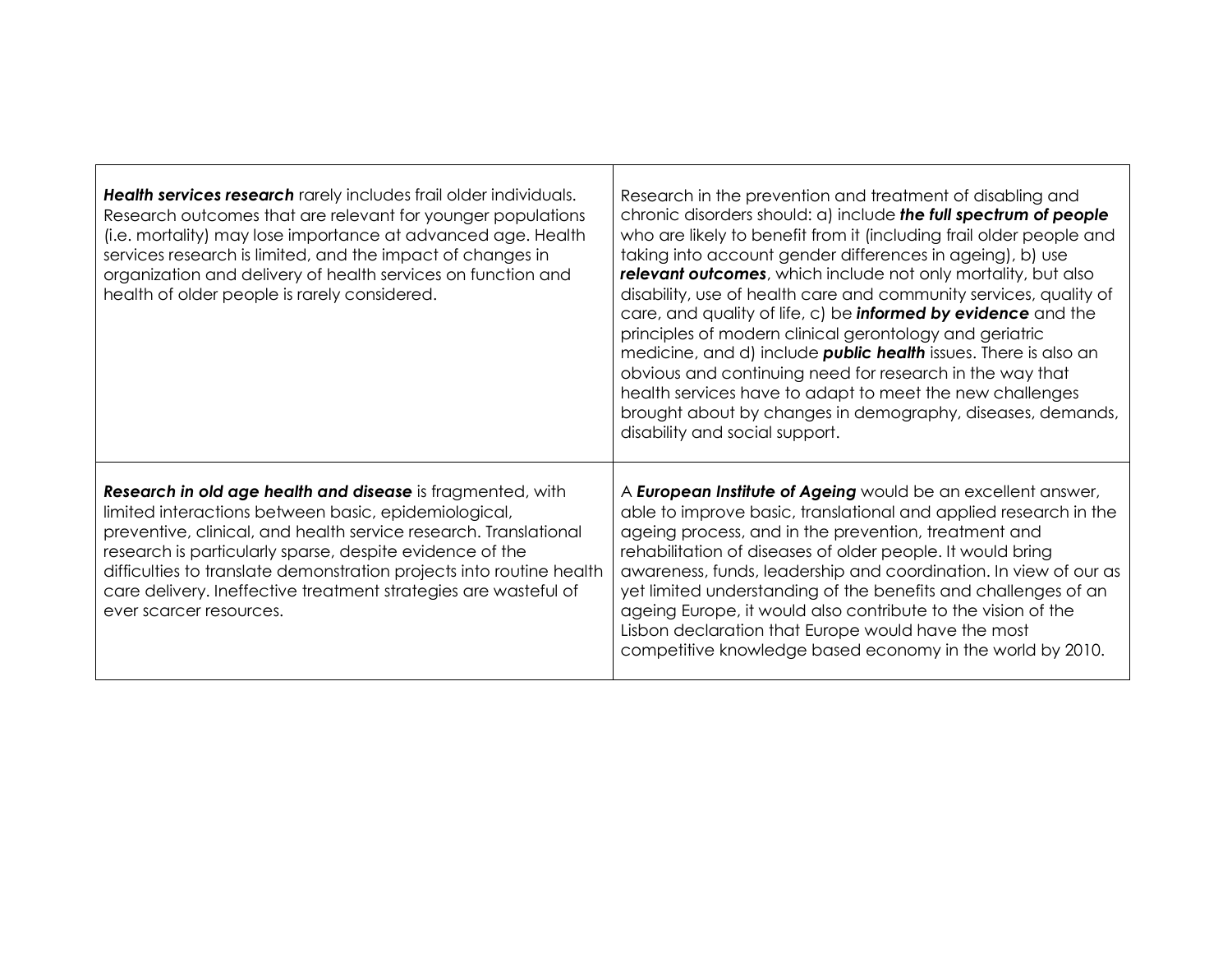#### **EUROPEAN SILVER PAPER ON THE FUTURE OF HEALTH PROMOTION AND PREVENTIVE ACTIONS, BASIC RESEARCH, AND CLINICAL ASPECTS OF AGE-RELATED DISEASE**

#### This paper has been written by:

Alfonso J. Cruz-Jentoft<sup>1</sup>, Alain Franco<sup>2</sup>, Pascal Sommer<sup>3</sup>, Jean-Pierre Baeyens<sup>4</sup>, Ewa Jankowska<sup>5</sup>, Adriana Maggi<sup>6</sup>, Piotr Ponikowski<sup>5</sup>, Andrzej Ryś<sup>7</sup>, Katarzyna Szczerbińska<sup>8</sup>, and Andrzej Milewicz<sup>9</sup>

<sup>1</sup>Servicio de Geriatría. Hospital Universitario Ramón y Cajal. Madrid. Spain , <sup>2</sup>Département de médecine gériatrique et communautaire. CHU de Grenoble. France, <sup>3</sup>Institut de Biologie et Chimie des Protéines, CNRS - Université Lyon, France, 4AZ Damiaan Hospital. Oostende. Belgium, <sup>6</sup>Center of Excellence on Neurodegenerative Diseases and Department of Pharmacological Sciences University of Milan, Italy, 7 Public Health and Risk Assessment at Directorate General for Health and Consumer Protection (DG SANCO) European Commission, 8The Institute of Public Health at Jagiellonian University Medical College in Krakow, Poland , <sup>9</sup>Department of Endocrinology, Diabetology and Isotope Treatment, Wroclaw Medical University

#### It was based on reports by:

Karen Andersen-Ranberg from the EUGMS and the Danish Aging Research Centre, University of Southern Denmark, Odense, Denmark, Francesco Benvenuti from Dipartimento della Riabilitazione e delle Fragilità, AUSL, Empoli, Italy, Barbara Bień from Department of Geriatrics Medical University of Białystok, Poland, Piotr Błędowski from Warsaw School of Economics, Poland, Julia Buján from Department of Medical Specialties, Faculty of Medicine, University of Alcalá, Madrid, Spain, , Christophe Büla from Faculty of Biology and Medicine, University of Lausanne, Service of Geriatric Medicine and Geriatric Rehabilitation, University of Lausanne Medical Center (CHUV), Lausanne, Switzerland, Alexander Bürkle from Chair of Molecular Toxicology, Department of Biology, University of Konstanz, Germany, Antonio Cherubini from University of Perugia, Italy, Gaetano Crepaldi from University of Padua, CNR Center on Aging, Padua, Italy, Alfonso J. Cruz-Jentoft Servicio de Geriatría. Hospital Universitario Ramón y Cajal. Madrid. Spain, Frank de Man from The European Nutrition for Health Alliance, London, UK, Hanneli Dőhner from University of Hamburg, Germany, Deborah Dunn-Walters from King's College London Medical School, UK, Harriet Finne-Soveri from National Research and Development Centre for Welfare and Health (STAKES), Helsinki, Finland, Alain Franco from Département de médecine gériatrique et communautaire. CHU de Grenoble. France, Tomasz Grodzicki from Department of Internal Medicine and Geriatrics, Jagiellonian University Medical College, Kraków, Poland, Pidder Jansen-Dürr from Institute for Biomedical Aging Research, Austrian Academy of Sciences, Innsbruck, Austria, Tomasz Kostka from Department of Geriatrics, Medical University of Łódź, Poland, Jacek Kuźnicki from International Institute of Molecular and Cell Biology and Nencki Institute of Experimental Biology, Warsaw, Poland, Józef Lisowski from Institute of Immunology and Experimental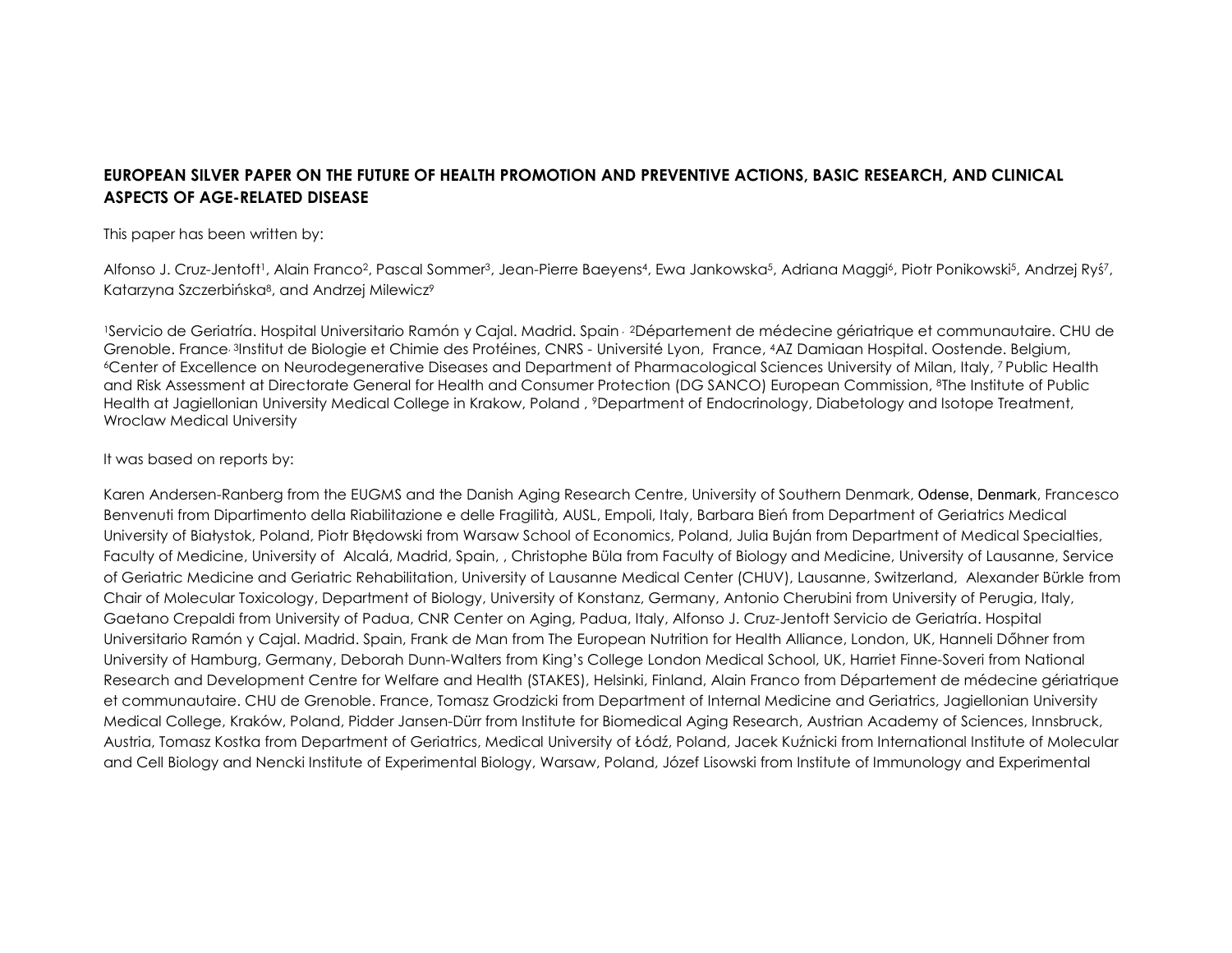Therapy, Polish Academy of Sciences, Wrocław, Poland, Bruno Lunenfeld from Faculty of Life Sciences, Bar - Ilan University Ramat Gan, Israel, Adriana Maggi from Center of Excellence on Neurodegenerative Diseases and Department of Pharmacological Sciences University of Milan, Italy, Stefania Maggi from University of Padua, CNR Center on Aging, Padua, Italy, Jean-Pierre Michel from Department of Rehabilitation and Geriatrics - Geneva Medical School and University Hospitals, Switzerland, Andrzej Milewicz from Department of Endocrinology, Diabetology and Isotope Treatment, Wroclaw Medical University, Poland, Peter Millard from St. George's, University of London, UK, Jolanta Perek-Białas from Warsaw School of Economics, Poland, Eleni Petridou from Center for Research and Prevention of Injuries (CEREPRI), Department of Hygiene, Epidemiology & Medical Statistics, Medical School, University of Athens, Greece, Valdis Pīrāgs from University of Latvia, Joanna Rymaszewska from Department of Psychiatry, Wroclaw Medical University, Poland , Dawn Skelton from University of Manchester & Reader in Ageing and Health, HealthQWest, Glasgow Caledonian University, UK, Jarosław Sławek from Neurology and Movement Disorders Department, St. Adalbert Hospital and Department of Neurological-Psychiatric Nursing, Medical University, Gdańsk, Poland, , Jacek Spławinski from National Medicines Institute, Warsaw, Poland, Pascal Sommer from Institut de Biologie et Chimie des Protéines, CNRS - Université Lyon, France, Merja Suominen from Department of Applied Chemistry and Microbiology, University of Helsinki, Sweden, Katarzyna Szczerbińska from The Institute of Public Health at Jagiellonian University Medical College in Krakow, Poland, Nektarios Tavernarakis from Institute of Molecular Biology and Biotechnology Foundation for Research and Technology – Hellas, Heraklion, Crete, Greece, Chris Todd from School of Nursing, Midwifery & Social Work, The University of Manchester, Manchester, UK, Eva Topinková from Department of Geriatrics, 1st Faculty of Medicine Charles University in Prague and Institute of Postgraduate Medical Education, Prague, Czech Republic, Urszula Tworowska-Bardzinska from Department of Endocrinology, Diabetology and Isotope Treatment, Wroclaw Medical University, Poland, Katarzyna Wieczorowska-Tobis from Laboratory for Geriatric Medicine and Gerontology, University of Medical Sciences, Poznań, Poland, Wolfgang Wuttke, and Witold Zatoński from Cancer Center Institute of Oncology and Prevention Division, Warsaw, Poland.

It was modified based on input by a group of experts convened for the European Summit on Age Related Disease (Wroclaw, 11-13 September 2008), held under the French Presidency of the European Union.

The report and recommendations have the support of the European Union Geriatric Medicine Society, the International Association of Geriatrics and Gerontology – European Region, the European Association of Geriatric Psychiatry, the International Society for Gerontechnology, and the International Society for the Study of the Aging Male.